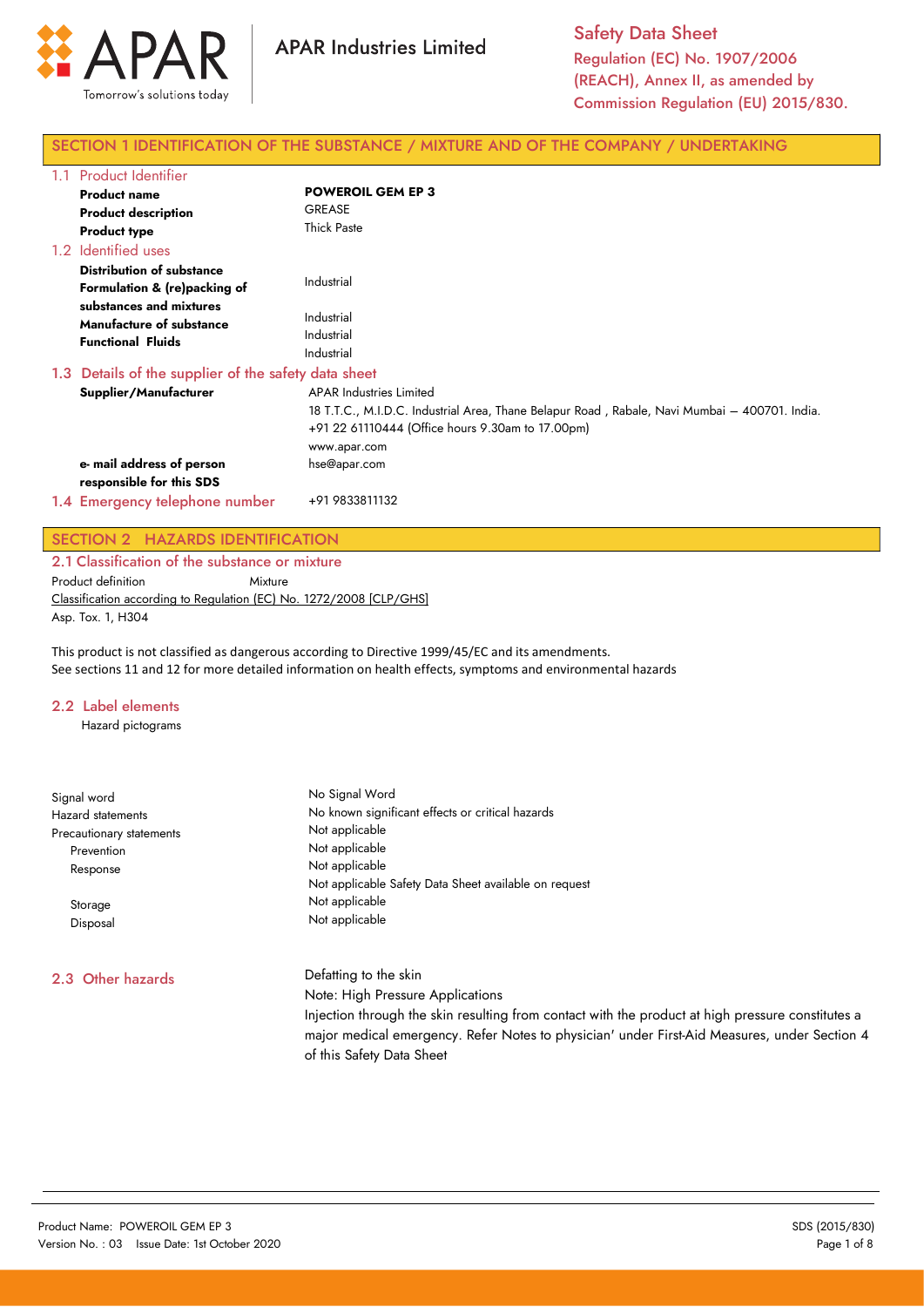

**APAR Industries Limited** 

Safety Data Sheet Regulation (EC) No. 1907/2006 (REACH), Annex II, as amended by Commission Regulation (EU) 2015/830.

# SECTION 3 COMPOSTION/ INFORMATION ON INGREDIENTS

| 3.2 Mixtures                   | <b>Mixture</b>     |       |                                                                                                           |             |
|--------------------------------|--------------------|-------|-----------------------------------------------------------------------------------------------------------|-------------|
| <b>Product/Ingredient name</b> | <b>Identifiers</b> | %     | <b>Classification</b><br><b>Regulation (EC) No. 1272/2008</b><br>[CLP]                                    | <b>Type</b> |
| Lithium Hydroxide, Monohydrate | 1310-66-3          | < 2   | Acute Tox.4 H302 Harmful if<br>swallowed Skin Corr. 1B H314<br>Causes severe skin burns and eye<br>damage | $[1]$       |
| Zinc alkyl Dithiophosphate     | 68649-42-3         | < 0.5 | Aquatic Chronic 2<br>H411: Toxic to aquatic life with long<br>lasting effects                             | $[1]$       |

The classification as a carcinogen need not apply if it can be shown that the substance contains less than 3 % DMSO extract as measured by IP 346.

There are no additional ingredients present which, within the current knowledge of the supplier and in the concentrations applicable, are classified as hazardous to health or the environment, are PBTs or PvBs or have been assigned a workplace exposure limit and hence require reporting in this section. Type

[1] Substance classified with a health or environmental hazard

[2] Substance with a workplace exposure limit

[3] Substance meets the criteria for PBT according to Regulation (EC) No. 1907/2006, Annex XIII

[4] Substance meets the criteria for vPvB according to Regulation (EC) No. 1907/2006, Annex XIII

[5] Substance of equivalent concern

# SECTION 4 FIRST AID MEASURES

4.1 Description of first aid measures

| Eye contact                | Rinse cautiously with water for several minutes. Remove contact lenses, if present and easy to do. Continue        |
|----------------------------|--------------------------------------------------------------------------------------------------------------------|
|                            | rinsing. If irritation, blurred vision or swelling occurs and persists, obtain medical advice from a specialist.   |
|                            | If breathing is difficult, remove victim to fresh air and keep at rest in a position comfortable for breathing. If |
| Inhalation                 | casualty is unconscious and: If not breathing, if breathing is irregular or if respiratory arrest occurs, provide  |
|                            | artificial respiration or oxygen by trained personnel. Get medical attention if adverse health effects persist     |
|                            | or are severe. Maintain an open airway.                                                                            |
|                            | Wash with soap and water. Remove contaminated clothing and shoes. Handle with care and dispose of in a             |
| Skin contact               | safe manner. Seek medical attention if skin irritation, swelling or redness develops and persists.                 |
|                            | Accidental high pressure injection through the skin requires immediate medical attention. Do not wait for          |
|                            | symptoms to develop.                                                                                               |
|                            | Always assume that aspiration has occurred. Do not induce vomiting. Can enter lungs and cause damage. If           |
|                            | vomiting occurs, the head should be kept low so that vomit does not enter the lungs. Seek professional             |
| Ingestion                  | medical attention or send the casualty to a hospital. Do not wait for symptoms to develop.                         |
|                            | Never give anything by mouth to an unconscious person. If unconscious, place in recovery position and get          |
|                            | medical attention immediately. Maintain an open airway. Loosen tight clothing such as a collar, tie, belt or       |
|                            | waistband.                                                                                                         |
|                            | No action shall be taken involving any personal risk or without suitable training. It may be dangerous to the      |
|                            | person providing aid to give mouth-to-mouth resuscitation.                                                         |
|                            | Before attempting to rescue casualties, isolate area from all potential sources of ignition including              |
| Protection of first-aiders | disconnecting electrical supply. Ensure adequate ventilation and check that a safe, breathable atmosphere          |
|                            | is present before entry into confined spaces.                                                                      |

# 4.2 Most important symptoms and effects, both acute and delayed

| Potential acute health effects                                                 |                                                                                                            |  |
|--------------------------------------------------------------------------------|------------------------------------------------------------------------------------------------------------|--|
| Eye contact                                                                    | Eye contact may cause redness and transient pain.                                                          |  |
| <b>Inhalation</b>                                                              | Inhalation of oil mist or vapors at elevated temperatures may cause respiratory irritation.                |  |
| Skin contact                                                                   | No known significant effects or critical hazards.                                                          |  |
| Ingestion                                                                      | May be fatal if swallowed and enters airways.                                                              |  |
| 4.3 Indication of any immediate medical attention and special treatment needed |                                                                                                            |  |
| Notes to physician                                                             | Due to low viscosity there is a risk of aspiration if the product enters the lungs. Treat symptomatically. |  |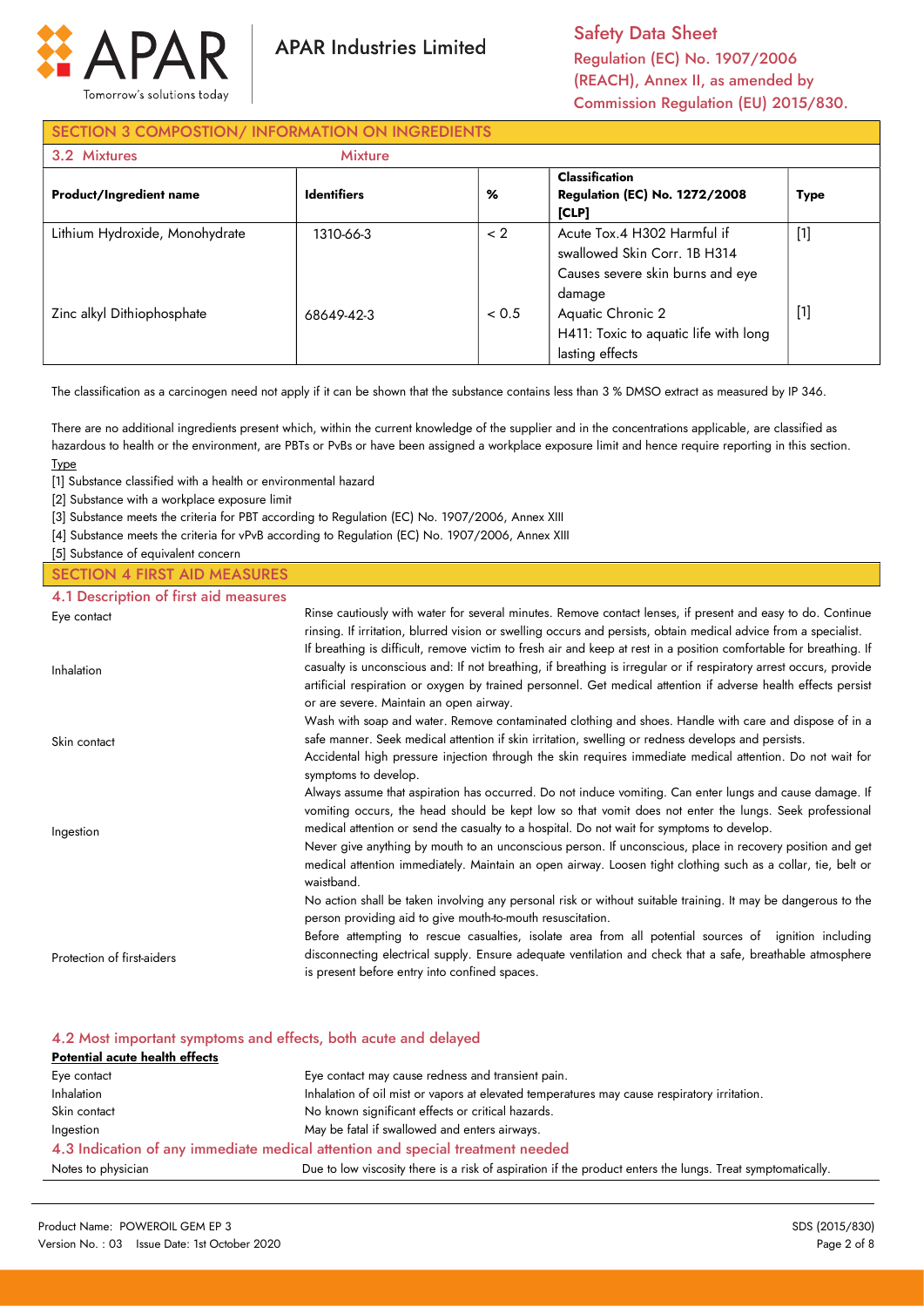

**APAR Industries Limited** 

Safety Data Sheet Regulation (EC) No. 1907/2006 (REACH), Annex II, as amended by Commission Regulation (EU) 2015/830.

Specific treatments **Always** assume that aspiration has occurred.

| <b>SECTION 5 FIRE FIGHTING MEASURES</b>                   |                                                                                                                                                                                                                                                              |  |  |
|-----------------------------------------------------------|--------------------------------------------------------------------------------------------------------------------------------------------------------------------------------------------------------------------------------------------------------------|--|--|
| 5.1 Extinguishing media                                   |                                                                                                                                                                                                                                                              |  |  |
| Suitable extinguishing media                              | Dry chemicals. Foam. Carbon dioxide (CO <sub>2</sub> ). Water spray or foam.                                                                                                                                                                                 |  |  |
| Unsuitable extinguishing media                            | Do not use, direct water jets on the burning product; they could cause splattering and spread the fire.                                                                                                                                                      |  |  |
|                                                           | Simultaneous use of foam and water on the same surface is to be avoided as water destroys the foam.                                                                                                                                                          |  |  |
| 5.2 Special hazards arising from the substance or mixture |                                                                                                                                                                                                                                                              |  |  |
| Hazards from the substance                                | In a fire or if heated, a pressure increase will occur and the container may burst.                                                                                                                                                                          |  |  |
| or mixture                                                | This substance will float and can be reignited on surface water.                                                                                                                                                                                             |  |  |
| Hazardous thermal                                         | Incomplete combustion is likely to give rise to a complex mixture of airborne solid and liquid particulates,                                                                                                                                                 |  |  |
| decomposition products                                    | gases, including carbon monoxide, H2S, SOx (sulfur oxides) or sulfuric acid and unidentified organic and<br>inorganic compounds.                                                                                                                             |  |  |
| 5.3 Advice for firefighters                               |                                                                                                                                                                                                                                                              |  |  |
| Special precautions for firefighters                      | Promptly isolate the scene by removing all persons from the vicinity of the incident if there is a fire. No<br>action shall be taken involving any personal risk or without suitable training.                                                               |  |  |
| Special protective equipment for fire-fighters            | Fire-fighters should wear appropriate protective equipment and self-contained breathing apparatus (SCBA)<br>with a full face-piece operated in positive pressure mode. Clothing for fire-fighters (including helmets,                                        |  |  |
|                                                           | protective boots and gloves) conforming to European standard EN 469 will provide a basic level of                                                                                                                                                            |  |  |
|                                                           | protection for chemical incidents.                                                                                                                                                                                                                           |  |  |
| <b>SECTION 6 ACCIDENTAL RELEASE MEASURES</b>              |                                                                                                                                                                                                                                                              |  |  |
|                                                           | 6.1 Personal precautions, protective equipment and emergency procedures                                                                                                                                                                                      |  |  |
| For non-emergency personnel                               | Avoid breathing vapor or mist. Keep non-involved personnel away from the area of spillage. Alert                                                                                                                                                             |  |  |
|                                                           | emergency personnel. Except in case of small spillages, the feasibility of any actions should always be                                                                                                                                                      |  |  |
|                                                           | assessed and advised, if possible, by a trained, competent person in charge of managing the emergency.                                                                                                                                                       |  |  |
|                                                           | Stop leak if safe to do so. Avoid direct contact with the product. Stay upwind/keep distance from source. In                                                                                                                                                 |  |  |
|                                                           | case of large spillages, alert occupants in downwind areas.                                                                                                                                                                                                  |  |  |
|                                                           | Eliminate all ignition sources if safe to do so. Spillages of limited amounts of product, especially in the                                                                                                                                                  |  |  |
|                                                           | open air when vapors will be usually quickly dispersed ,are dynamic situations, which will presumably limit                                                                                                                                                  |  |  |
|                                                           | the exposure to dangerous concentrations.                                                                                                                                                                                                                    |  |  |
|                                                           | Note : recommended measures are based on the most likely spillage scenarios for                                                                                                                                                                              |  |  |
|                                                           | this material; however, local conditions (wind, air temperature, wave/current                                                                                                                                                                                |  |  |
| For emergency responders                                  | direction and speed) may significantly influence the choice of appropriate actions.<br>For this reason, local experts should be consulted when necessary. Local regulations may also prescribe or                                                            |  |  |
|                                                           | limit actions to be taken.                                                                                                                                                                                                                                   |  |  |
|                                                           | Small spillages: normal antistatic working clothes are usually adequate.                                                                                                                                                                                     |  |  |
|                                                           | Large spillages: full body suit of chemically resistant and thermal resistant material should be used. Work                                                                                                                                                  |  |  |
|                                                           | gloves providing adequate chemical resistance, specifically to aromatic hydrocarbons.                                                                                                                                                                        |  |  |
|                                                           | Note : gloves made of PVA are not water-resistant, and are not suitable for emergency use. Safety helmet,                                                                                                                                                    |  |  |
|                                                           | antistatic non-skid safety shoes or boots. Goggles and /or face shield, if splashes or contact with eyes is<br>possible or anticipated.                                                                                                                      |  |  |
|                                                           | Respiratory protection : A half or full-face respirator with filter(s) for organic vapours (and when applicable                                                                                                                                              |  |  |
|                                                           | for H2S) a Self-Contained Breathing Apparatus (SCBA) can be used according to the extent of spill and                                                                                                                                                        |  |  |
|                                                           | predictable amount of exposure. If the situation cannot be completely assessed, or if an oxygen deficiency                                                                                                                                                   |  |  |
|                                                           | is possible, only SCBA's should be used.                                                                                                                                                                                                                     |  |  |
| <b>6.2 Environmental precautions</b>                      | Prevent product from entering sewers, rivers or other bodies of water. If necessary dike the product with                                                                                                                                                    |  |  |
|                                                           | dry earth, sand or similar non-combustible materials. In case of soil contamination, remove contaminated                                                                                                                                                     |  |  |
|                                                           | soil and treat in accordance with local regulations.                                                                                                                                                                                                         |  |  |
|                                                           | In case of small spillages in closed waters (i.e. ports), contain product with floating barriers or other<br>equipment. Collect spilled product by absorbing with specific floating absorbents.                                                              |  |  |
|                                                           | If possible, large spillages in open waters should be contained with floating barriers or other mechanical                                                                                                                                                   |  |  |
|                                                           | means. If this is not possible, control the spreading of the spillage, and collect the product by skimming or<br>other suitable mechanical means. The use of dispersants should be advised by an expert, and, if required,<br>approved by local authorities. |  |  |
|                                                           |                                                                                                                                                                                                                                                              |  |  |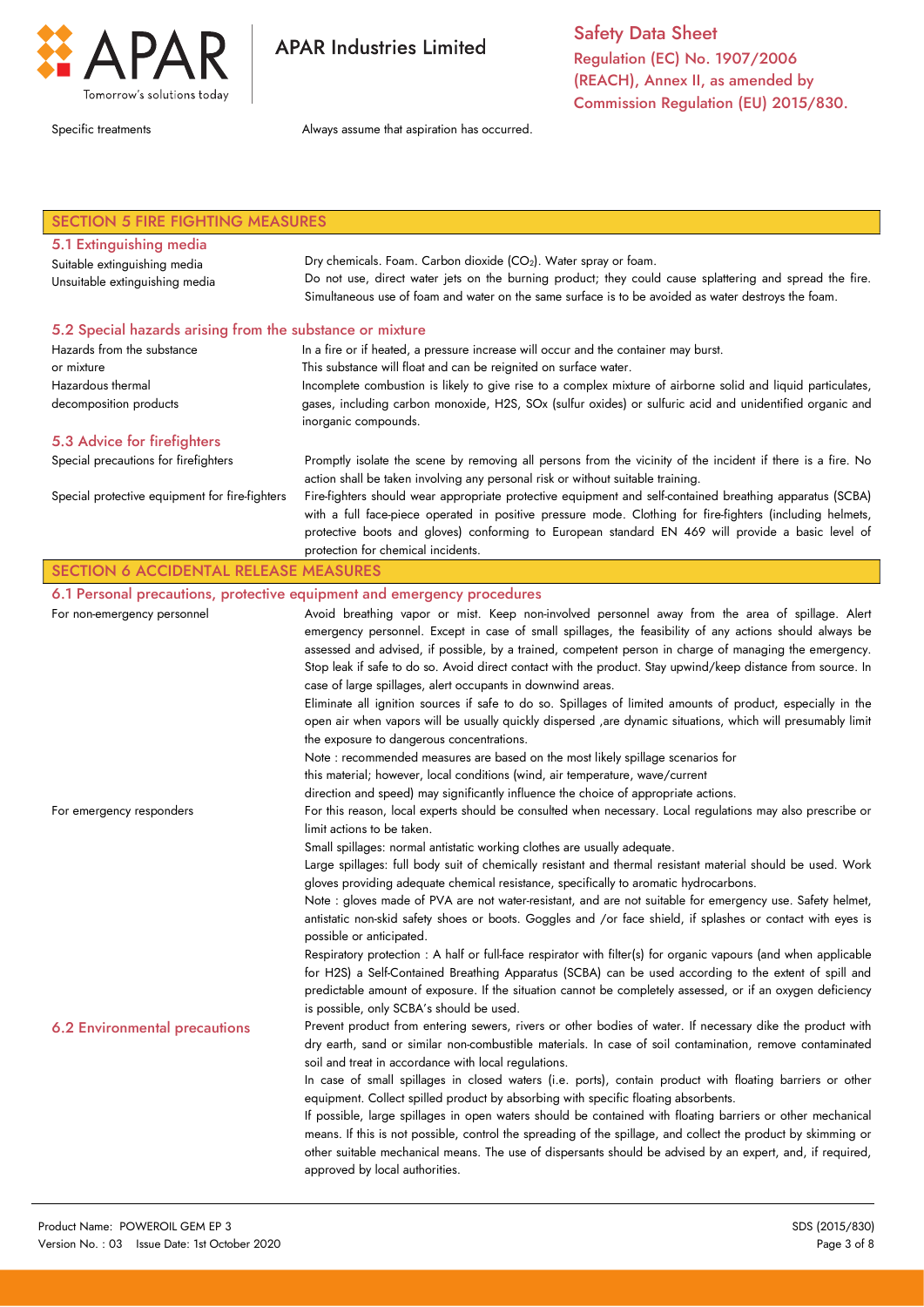

| 6.3 Methods and material for containment                                                                                                      |                                                                                                                                                                                                                                                                                                                                                                                                                                                                                                                                                                                                                                                                                                                                                                                                                                                                                                                                                             |  |  |
|-----------------------------------------------------------------------------------------------------------------------------------------------|-------------------------------------------------------------------------------------------------------------------------------------------------------------------------------------------------------------------------------------------------------------------------------------------------------------------------------------------------------------------------------------------------------------------------------------------------------------------------------------------------------------------------------------------------------------------------------------------------------------------------------------------------------------------------------------------------------------------------------------------------------------------------------------------------------------------------------------------------------------------------------------------------------------------------------------------------------------|--|--|
| and cleaning up                                                                                                                               |                                                                                                                                                                                                                                                                                                                                                                                                                                                                                                                                                                                                                                                                                                                                                                                                                                                                                                                                                             |  |  |
| Small spill                                                                                                                                   | Stop leak if without risk. Absorb spilled product with suitable non-combustible materials.                                                                                                                                                                                                                                                                                                                                                                                                                                                                                                                                                                                                                                                                                                                                                                                                                                                                  |  |  |
| Large spill                                                                                                                                   | Large spillages may be cautiously covered with foam, if available, to limit vapour cloud formation. Do not<br>use water jet. When inside buildings or confined spaces, ensure adequate ventilation. Transfer collected<br>product and other contaminated materials to suitable containers for recovery or safe disposal.                                                                                                                                                                                                                                                                                                                                                                                                                                                                                                                                                                                                                                    |  |  |
| 6.4 Reference to other sections                                                                                                               | See Section 1 for emergency contact information.<br>See Section 8 for information on appropriate personal protective equipment.<br>See Section 13 for additional waste treatment information.                                                                                                                                                                                                                                                                                                                                                                                                                                                                                                                                                                                                                                                                                                                                                               |  |  |
| <b>SECTION 7 HANDLING AND STORAGE</b>                                                                                                         |                                                                                                                                                                                                                                                                                                                                                                                                                                                                                                                                                                                                                                                                                                                                                                                                                                                                                                                                                             |  |  |
| 7.1 Advice on general occupational<br>hygiene Storage                                                                                         | Ensure that proper housekeeping measures are in place. Contaminated materials should not be allowed to<br>accumulate in the workplaces and should never be kept inside the pockets. Eating, drinking and smoking<br>should be prohibited in areas where this material is handled, stored and processed. Wash hands<br>thoroughly after handling. Change contaminated clothes at the end of working shift. See also Section 8 for<br>additional information on hygiene measures.                                                                                                                                                                                                                                                                                                                                                                                                                                                                             |  |  |
| 7.2 Conditions for safe storage,<br>including any incompatibilities                                                                           | Storage area layout, tank design, equipment and operating procedures must comply with the relevant<br>regional, national or local legislation. Storage installations should be designed with adequate bunds in case<br>of leaks or spills. Cleaning, inspection and maintenance of internal structure of storage tanks must be done<br>only by properly equipped and qualified personnel as defined by national, local or company regulations.                                                                                                                                                                                                                                                                                                                                                                                                                                                                                                              |  |  |
| <b>SECTION 7 HANDLING AND STORAGE</b>                                                                                                         |                                                                                                                                                                                                                                                                                                                                                                                                                                                                                                                                                                                                                                                                                                                                                                                                                                                                                                                                                             |  |  |
| 7.2 Conditions for safe storage,<br>including any incompatibilities                                                                           | Store separately from oxidizing agents.<br>Recommended materials for containers or container linings use mild steel, stainless steel. Not suitable :<br>Some synthetic materials may be unsuitable for containers or container linings depending on the material<br>specification and intended use. Compatibility should be checked with the manufacturer.<br>Keep only in the original container or in a suitable container for this kind of product. Keep container tightly<br>closed and sealed until ready for use. Do not store in unlabeled containers. Containers that have been<br>opened must be carefully resealed and kept upright to prevent leakage. Empty containers may contain<br>harmful, flammable/combustible or explosive residue or vapors. Do not cut, grind, drill, weld, reuse or<br>dispose of containers unless adequate precautions are taken against these hazards. Store locked up. Protect<br>from sunlight.<br>Not available |  |  |
| 7.3 Specific end use(s)                                                                                                                       | Not available                                                                                                                                                                                                                                                                                                                                                                                                                                                                                                                                                                                                                                                                                                                                                                                                                                                                                                                                               |  |  |
| <b>Recommendations</b>                                                                                                                        |                                                                                                                                                                                                                                                                                                                                                                                                                                                                                                                                                                                                                                                                                                                                                                                                                                                                                                                                                             |  |  |
| Industrial sector specific solutions                                                                                                          |                                                                                                                                                                                                                                                                                                                                                                                                                                                                                                                                                                                                                                                                                                                                                                                                                                                                                                                                                             |  |  |
| SECTION 8 EXPOSURE CONTROLS / PERSONAL PROTECTION                                                                                             |                                                                                                                                                                                                                                                                                                                                                                                                                                                                                                                                                                                                                                                                                                                                                                                                                                                                                                                                                             |  |  |
| The list of Identified Uses in Section 1 should be consulted for any available use-specific information provided in the Exposure Scenario(s). |                                                                                                                                                                                                                                                                                                                                                                                                                                                                                                                                                                                                                                                                                                                                                                                                                                                                                                                                                             |  |  |
| 8.1 Control parameters<br><b>Occupational exposure limits</b>                                                                                 |                                                                                                                                                                                                                                                                                                                                                                                                                                                                                                                                                                                                                                                                                                                                                                                                                                                                                                                                                             |  |  |
|                                                                                                                                               |                                                                                                                                                                                                                                                                                                                                                                                                                                                                                                                                                                                                                                                                                                                                                                                                                                                                                                                                                             |  |  |

No exposure limit value known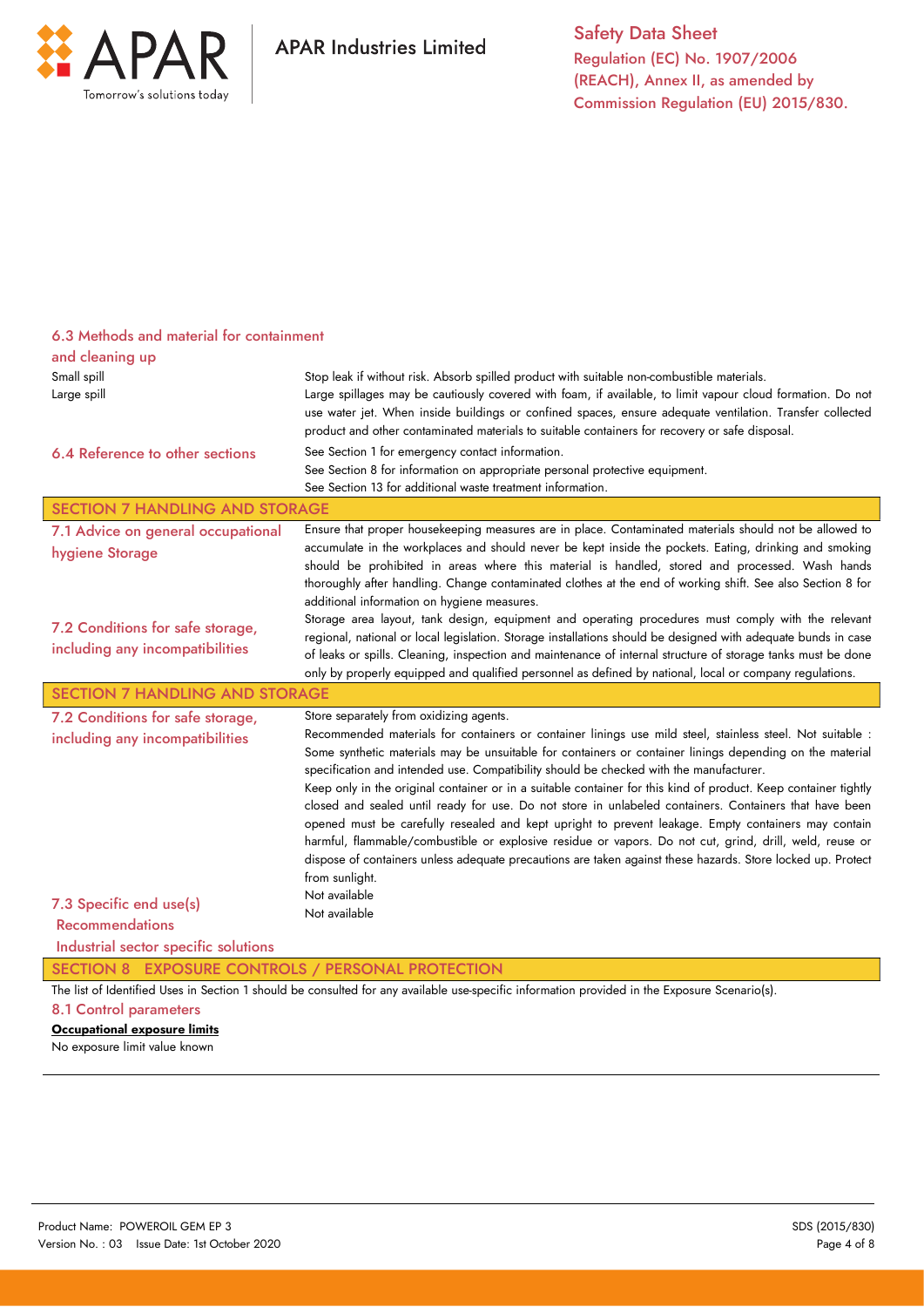

|                                                                                  | Commission Regulation (EU) 2015/830.                                                                                                                                                                                                                                                                                                                                                                                                                                                                                                                                                                                                                                                                                                                                                                                                                                                                                                                                                                                    |
|----------------------------------------------------------------------------------|-------------------------------------------------------------------------------------------------------------------------------------------------------------------------------------------------------------------------------------------------------------------------------------------------------------------------------------------------------------------------------------------------------------------------------------------------------------------------------------------------------------------------------------------------------------------------------------------------------------------------------------------------------------------------------------------------------------------------------------------------------------------------------------------------------------------------------------------------------------------------------------------------------------------------------------------------------------------------------------------------------------------------|
| Recommended monitoring procedures                                                | If this product contains ingredients with exposure limits, personal, workplace atmosphere or biological<br>monitoring may be required to determine the effectiveness of the ventilation or other control measures<br>and/or the necessity to use respiratory protective equipment. Reference should be made to monitoring<br>standards, such as the following: European Standard EN 689 (Workplace atmospheres - Guidance for the<br>assessment of exposure by inhalation to chemical agents for comparison with limit values and measurement<br>strategy) European Standard EN 14042 (Workplace<br>atmospheres - Guide for the application and use of procedures for the assessment of exposure to chemical<br>and biological agents) European Standard EN 482 (Workplace atmospheres - General requirements for the<br>performance of procedures for the measurement of chemical agents) Reference to national guidance<br>documents for methods for the determination of hazardous substances will also be required. |
| <b>8.2 Exposure Control</b><br><b>Appropriate engineering</b><br><b>Controls</b> | Mechanical ventilation and local exhaust will reduce exposure via the air. Use oil resistant material in<br>construction of handling equipment. Store under recommended conditions and if heated, temperature<br>control equipment should be used to avoid overheating.                                                                                                                                                                                                                                                                                                                                                                                                                                                                                                                                                                                                                                                                                                                                                 |
|                                                                                  | Wash hands, forearms and face thoroughly after handling chemical products,                                                                                                                                                                                                                                                                                                                                                                                                                                                                                                                                                                                                                                                                                                                                                                                                                                                                                                                                              |
| Individual protection measures<br>Hygiene measures                               | before eating, smoking and using the lavatory and at the end of the working period. Ensure that eyewash<br>stations and safety showers are close to the workstation location. Wash contaminated clothing before reuse.<br>Recommended: Safety glasses with side shields.                                                                                                                                                                                                                                                                                                                                                                                                                                                                                                                                                                                                                                                                                                                                                |
| Eye/face protection                                                              |                                                                                                                                                                                                                                                                                                                                                                                                                                                                                                                                                                                                                                                                                                                                                                                                                                                                                                                                                                                                                         |
| Skin protection                                                                  | 4 - 8 hours (breakthrough time): nitrile rubber                                                                                                                                                                                                                                                                                                                                                                                                                                                                                                                                                                                                                                                                                                                                                                                                                                                                                                                                                                         |
| Hand protection                                                                  | Wear protective clothing if there is a risk of skin contact. Change contaminated clothes at the end of                                                                                                                                                                                                                                                                                                                                                                                                                                                                                                                                                                                                                                                                                                                                                                                                                                                                                                                  |
| Body protection                                                                  | working shift.                                                                                                                                                                                                                                                                                                                                                                                                                                                                                                                                                                                                                                                                                                                                                                                                                                                                                                                                                                                                          |
| Other skin protection                                                            | Appropriate footwear and any additional skin protection measures should be selected based on the task<br>being performed and the risks involved and should be approved by a specialist before handling this<br>product.                                                                                                                                                                                                                                                                                                                                                                                                                                                                                                                                                                                                                                                                                                                                                                                                 |
| Respiratory protection                                                           | Respirator selection must be based on known or anticipated exposure levels, the hazards of the product and<br>the safe working limits of the selected respirator. Use a properly fitted, particulate filter respirator complying<br>with an approved standard if a risk assessment indicates this is necessary.                                                                                                                                                                                                                                                                                                                                                                                                                                                                                                                                                                                                                                                                                                         |
|                                                                                  |                                                                                                                                                                                                                                                                                                                                                                                                                                                                                                                                                                                                                                                                                                                                                                                                                                                                                                                                                                                                                         |
| Environmental exposure controls                                                  | Emissions from ventilation or work process equipment should be checked to ensure they comply with the<br>requirements of environmental protection legislation. In some cases, fume scrubbers, filters or engineering<br>modifications to the process equipment will be necessary to reduce emissions to acceptable levels.                                                                                                                                                                                                                                                                                                                                                                                                                                                                                                                                                                                                                                                                                              |
| <b>SECTION 9</b>                                                                 | PHYSICAL AND CHEMICAL PROPERTIES                                                                                                                                                                                                                                                                                                                                                                                                                                                                                                                                                                                                                                                                                                                                                                                                                                                                                                                                                                                        |
| Appearance                                                                       | Soft thick paste                                                                                                                                                                                                                                                                                                                                                                                                                                                                                                                                                                                                                                                                                                                                                                                                                                                                                                                                                                                                        |
| Physical state                                                                   | Paste                                                                                                                                                                                                                                                                                                                                                                                                                                                                                                                                                                                                                                                                                                                                                                                                                                                                                                                                                                                                                   |
| Color                                                                            | Light Yellow                                                                                                                                                                                                                                                                                                                                                                                                                                                                                                                                                                                                                                                                                                                                                                                                                                                                                                                                                                                                            |
| Odor                                                                             | Oily                                                                                                                                                                                                                                                                                                                                                                                                                                                                                                                                                                                                                                                                                                                                                                                                                                                                                                                                                                                                                    |
| Odor threshold                                                                   | Not available                                                                                                                                                                                                                                                                                                                                                                                                                                                                                                                                                                                                                                                                                                                                                                                                                                                                                                                                                                                                           |
| pH                                                                               | Not applicable                                                                                                                                                                                                                                                                                                                                                                                                                                                                                                                                                                                                                                                                                                                                                                                                                                                                                                                                                                                                          |
| Melting point/Pour point                                                         | Not available                                                                                                                                                                                                                                                                                                                                                                                                                                                                                                                                                                                                                                                                                                                                                                                                                                                                                                                                                                                                           |
| Flash point                                                                      | > 200°C , COC (ASTM D 92)                                                                                                                                                                                                                                                                                                                                                                                                                                                                                                                                                                                                                                                                                                                                                                                                                                                                                                                                                                                               |
| Evaporation rate                                                                 | Not available                                                                                                                                                                                                                                                                                                                                                                                                                                                                                                                                                                                                                                                                                                                                                                                                                                                                                                                                                                                                           |
| Flammability (solid, gas)                                                        | Not available                                                                                                                                                                                                                                                                                                                                                                                                                                                                                                                                                                                                                                                                                                                                                                                                                                                                                                                                                                                                           |
| Flammability limits in air,<br>lower, % by volume                                | Not available                                                                                                                                                                                                                                                                                                                                                                                                                                                                                                                                                                                                                                                                                                                                                                                                                                                                                                                                                                                                           |
| Flammability limits in air,                                                      | Not available                                                                                                                                                                                                                                                                                                                                                                                                                                                                                                                                                                                                                                                                                                                                                                                                                                                                                                                                                                                                           |
| upper, % by volume                                                               |                                                                                                                                                                                                                                                                                                                                                                                                                                                                                                                                                                                                                                                                                                                                                                                                                                                                                                                                                                                                                         |
| Vapour pressure                                                                  | Not available                                                                                                                                                                                                                                                                                                                                                                                                                                                                                                                                                                                                                                                                                                                                                                                                                                                                                                                                                                                                           |
| Density                                                                          | $0.92$ max at $15^{\circ}$ C                                                                                                                                                                                                                                                                                                                                                                                                                                                                                                                                                                                                                                                                                                                                                                                                                                                                                                                                                                                            |
| Solubility(ies)                                                                  |                                                                                                                                                                                                                                                                                                                                                                                                                                                                                                                                                                                                                                                                                                                                                                                                                                                                                                                                                                                                                         |
| Solubility (water)                                                               | Insoluble in water                                                                                                                                                                                                                                                                                                                                                                                                                                                                                                                                                                                                                                                                                                                                                                                                                                                                                                                                                                                                      |
| Partition coefficient                                                            | Not available                                                                                                                                                                                                                                                                                                                                                                                                                                                                                                                                                                                                                                                                                                                                                                                                                                                                                                                                                                                                           |
| (n-octanol/water)                                                                |                                                                                                                                                                                                                                                                                                                                                                                                                                                                                                                                                                                                                                                                                                                                                                                                                                                                                                                                                                                                                         |
| Decomposition temperature                                                        | No Data                                                                                                                                                                                                                                                                                                                                                                                                                                                                                                                                                                                                                                                                                                                                                                                                                                                                                                                                                                                                                 |
| Auto-ignition temperature                                                        | Not Available                                                                                                                                                                                                                                                                                                                                                                                                                                                                                                                                                                                                                                                                                                                                                                                                                                                                                                                                                                                                           |
| Viscosity, Kinematic at 40°C (104°F)                                             | Not Applicable, NLGI GRADE -3                                                                                                                                                                                                                                                                                                                                                                                                                                                                                                                                                                                                                                                                                                                                                                                                                                                                                                                                                                                           |
| <b>Explosive properties</b>                                                      | No Data                                                                                                                                                                                                                                                                                                                                                                                                                                                                                                                                                                                                                                                                                                                                                                                                                                                                                                                                                                                                                 |

### SECTION 10 STABILITY AND REACTIVITY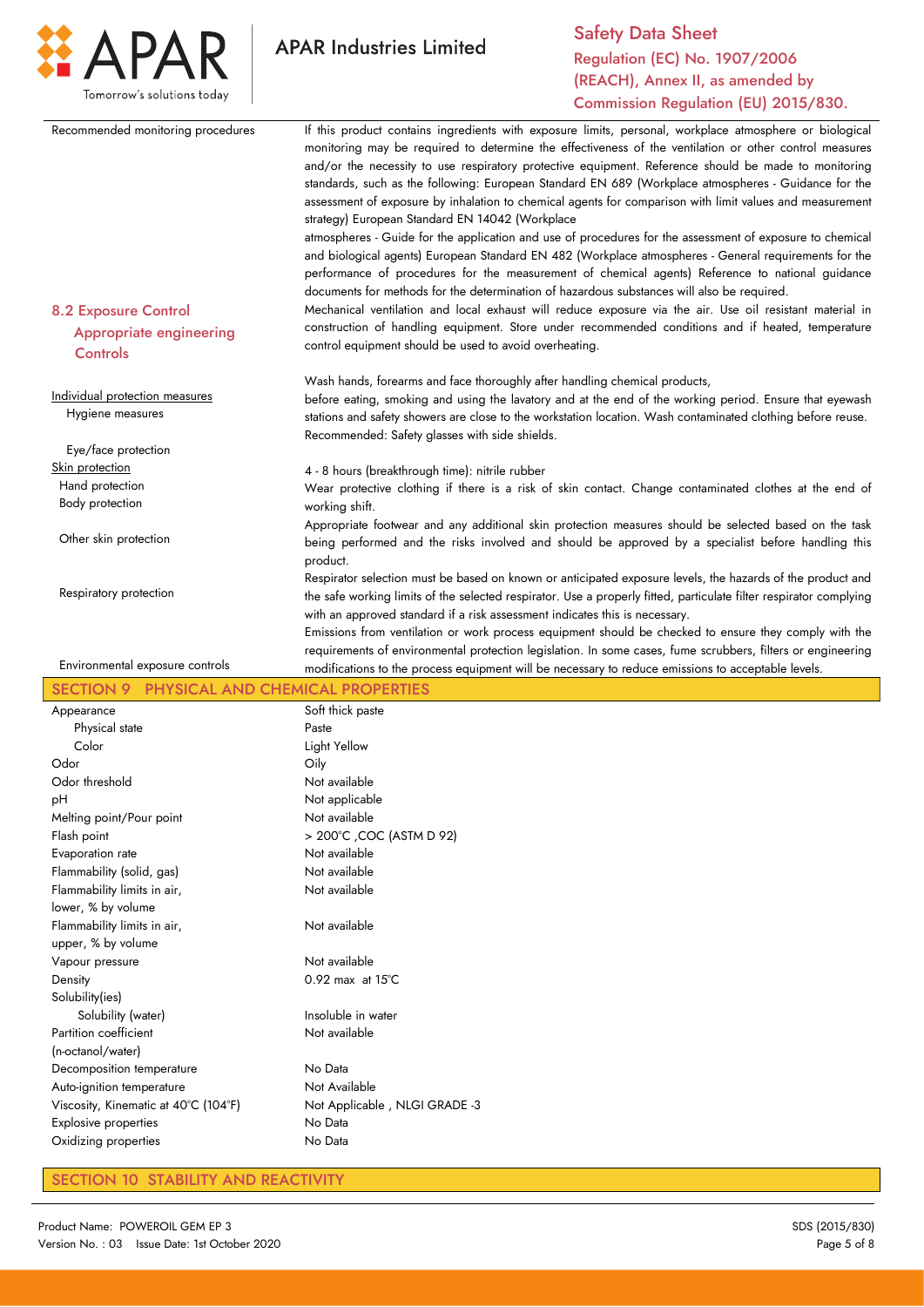

Safety Data Sheet Regulation (EC) No. 1907/2006 (REACH), Annex II, as amended by Commission Regulation (EU) 2015/830.

| <b>10.1 Reactivity</b>         | No specific test data related to reactivity available for this product or its ingredients.                   |
|--------------------------------|--------------------------------------------------------------------------------------------------------------|
| <b>10.2 Chemical stability</b> | Stable under normal conditions                                                                               |
| 10.3 Possibility of hazardous  | Under normal conditions of storage and use, hazardous reactions will not occur.                              |
| <b>Reactions</b>               | Oxidizing agent.                                                                                             |
|                                | Keep away from extreme heat and oxidizing agents.                                                            |
| 10.4 Conditions to avoid       | Incomplete combustion is likely to give rise to a complex mixture of airborne solid and liquid particulates, |
| 10.5 Incompatible materials    | gases, including carbon monoxide, H2S, SOx (sulfur oxides) or sulfuric acid and unidentified organic and     |
| 10.6 Hazardous decomposition   | inorganic compounds.                                                                                         |
| products                       |                                                                                                              |
|                                |                                                                                                              |

**APAR Industries Limited** 

# SECTION 11 TOXICOLOGICAL INFORMATION

#### 11.1 Information on toxicological effects Acute toxicity No exposure limit value known Irritation/Corrosion Skin Eye Respiratory **Sensitisation**  Skin Respiratory **Mutagenicity** No known significant effects or critical hazards. No known significant effects or critical hazards. No known significant effects or critical hazards. No known significant effects or critical hazards. No known significant effects or critical hazards. No data available to indicate product or any components present at greater than 0.1% are mutagenic or genotoxic. SECTION 11 TOXICOLOGICAL INFORMATION **Carcinogenicity** Reproductive toxicity Specific target organ toxicity - single exposure Specific target organ toxicity - repeated exposure Aspiration hazard Information on likely routes of exposure Potential acute health effects Eye contact Inhalation Skin contact Ingestion Potential chronic health effects General **Carcinogenicity Mutagenicity Teratogenicity**  Product/ingredient name Fertility effects Other information Specific hazard The base oil(s) in this product is based on an severely hydrotreated distillate. The product should not be regarded as a carcinogen. Contains no ingredient listed as toxic to reproduction. Not classified Not classified Aspiration hazard - Category 1 Not available. Eye contact may cause redness and transient pain. Inhalation of oil mist or vapors at elevated temperatures may cause respiratory irritation. No known significant effects or critical hazards. May be fatal if swallowed and enters airways. No known significant effects or critical hazards. The base oil(s) in this product is based on an severely hydro treated distillate. The product should not be regarded as a carcinogen. No known significant effects or critical hazards. No known significant effects or critical hazards. No known significant effects or critical hazards. No known significant effects or critical hazards. Not available.

## SECTION 12 ECOLOGICAL INFORMATION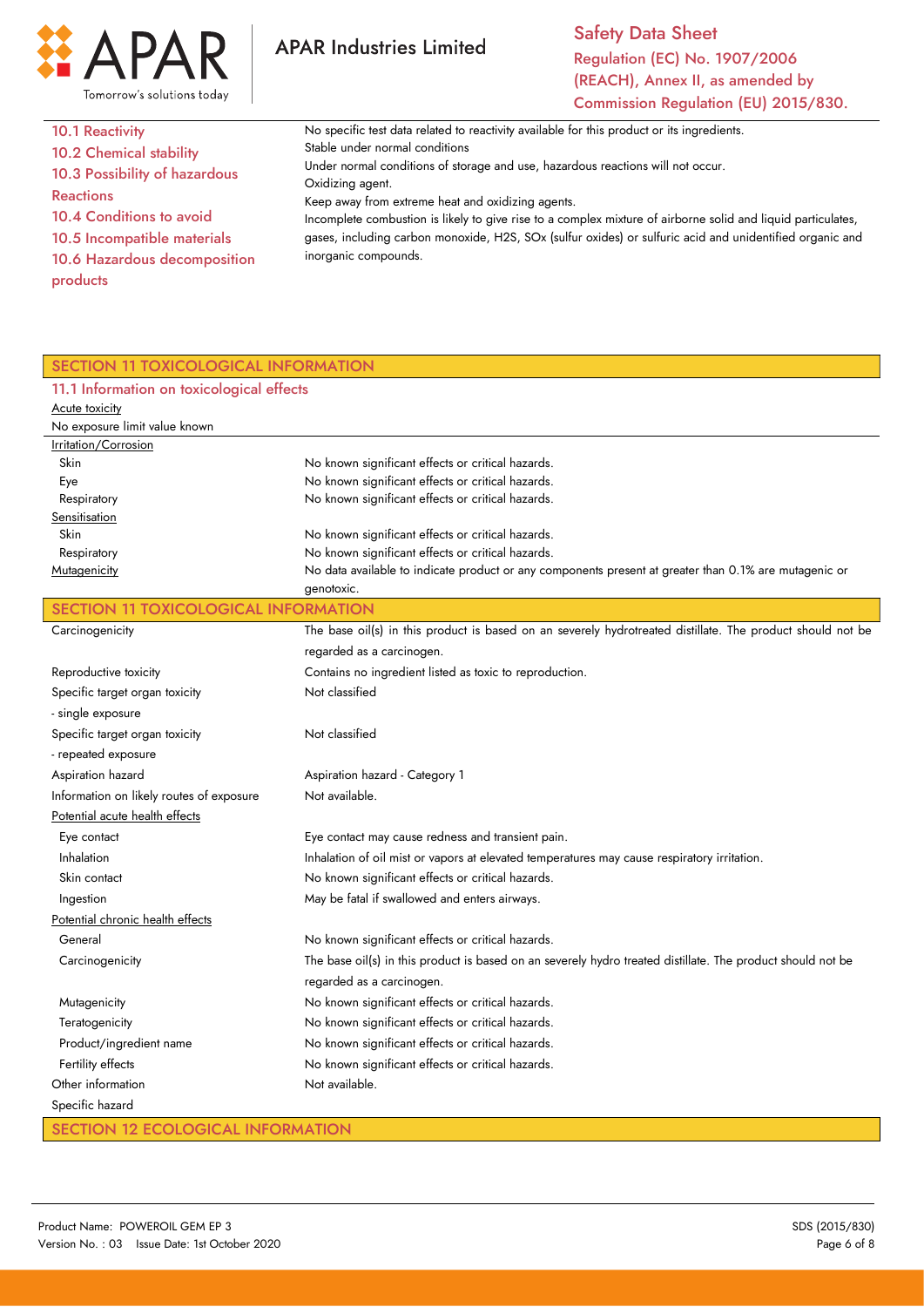

| 12.1 Toxicity                            | Not expected to be harmful to aquatic organisms.                                                                                              |
|------------------------------------------|-----------------------------------------------------------------------------------------------------------------------------------------------|
| 12.2 Persistence and degradability       | Not inherently biodegradable.                                                                                                                 |
| 12.3 Bioaccumulative potential           | Bioaccumulation is unlikely to be significant because of the low water solubility of this product.                                            |
| 12.4 Mobility in soil                    | Not considered mobile.                                                                                                                        |
| 12.5 Results of PBT & vPvB<br>Assessment | Not applicable.                                                                                                                               |
| 12.6 Other adverse effects               | Insoluble in water. Spills may form a film on water surfaces causing physical damage to<br>organisms. Oxygen transfer could also be impaired. |
|                                          |                                                                                                                                               |

The information in this section contains generic advice and guidance. The list of Identified Uses in Section 1 should be

consulted for any available use-specific information provided in the Exposure Scenario(s).

#### 13.1 Waste treatment methods

 Product Methods of disposal

Where possible (e.g. in the absence of relevant contamination), recycling of used substance is feasible and recommended. This substance can be burned or incinerated, subject to national/local authorizations, relevant contamination limits, safety regulations and air quality legislation. Contaminated or waste substance (not directly recyclable): Disposal can be carried out directly, or by delivery to qualified waste handlers. National legislation may identify a specific organization, and/or prescribe composition limits and methods for recovery or disposal. Yes

| Hazardous waste                    | Yes                                                                                                 |  |
|------------------------------------|-----------------------------------------------------------------------------------------------------|--|
| SECTION 13 DISPOSAL CONSIDERATIONS |                                                                                                     |  |
| European waste catalogue (EWC)     |                                                                                                     |  |
| Waste code                         | <b>Waste designation</b>                                                                            |  |
| 13 03 07*                          | mineral-based non-chlorinated insulating and heat transmission oils                                 |  |
| Packaging                          |                                                                                                     |  |
| Methods of disposal                | The generation of waste should be avoided or minimised wherever possible. Waste packaging should be |  |
|                                    | recycled. Incineration or landfill should only be considered when recycling is not feasible.        |  |

### SECTION 14 TRANSPORT INFORMATION

#### International transport regulations

|                                      | ADR/RID                  | <b>ADN</b>     | IMO/IMDG<br><b>Classification</b> | <b>ICAO/IATA</b><br><b>Classification</b> |
|--------------------------------------|--------------------------|----------------|-----------------------------------|-------------------------------------------|
| 14.1 UN number                       | Not regulated.           | Not regulated. | Not regulated.                    | Not regulated.                            |
| 14.2 UN proper<br>shipping name      | $\overline{a}$           |                |                                   |                                           |
| 14.3 Transport hazard<br>class(es)   | $\overline{\phantom{a}}$ |                |                                   |                                           |
| 14.4 Packing group                   | $\overline{a}$           |                |                                   |                                           |
| <b>14.5 Environmental</b><br>hazards | No.                      | <b>No</b>      | No                                | No                                        |
| <b>Additional information</b>        | $\overline{a}$           |                |                                   |                                           |

14.6 Special precautions for User

Transport within user's premises: always transport in closed containers that are upright and secure. Ensure that persons transporting the product know what to do in the event of an accident or spillage.

according to Annex I of MARPOL Oils

73/78 and the IBC Code

### SECTION 15 REGULATORY INFORMATION

15.1 Safety, health and environmental regulations/legislation specific for the substance or mixture

EU Regulation (EC) No. 1907/2006 (REACH)

Annex XIV - List of substances subject to authorization

<sup>14.7</sup> Transport in bulk